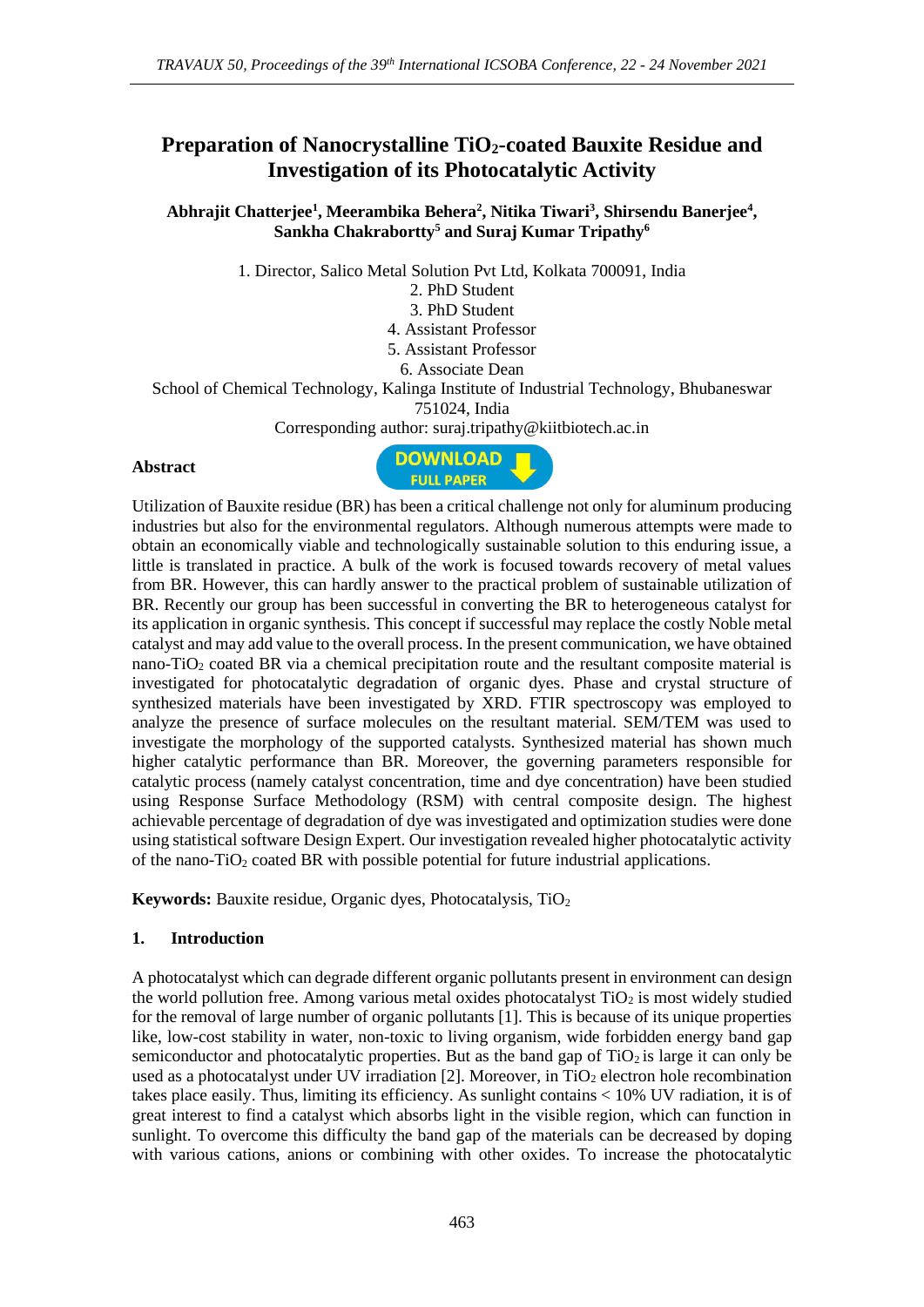function many metal oxide like ZnO,  $Fe<sub>2</sub>O<sub>3</sub>$ ,  $Al<sub>2</sub>O<sub>3</sub>$ ,  $In<sub>2</sub>O<sub>3</sub>$ ,  $SnO<sub>2</sub>$  or CeO<sub>2</sub> are reported to combine with  $TiO<sub>2</sub>$  [3-9]. It has been seen that many synthesis methods were used for formation of the mixed oxide which has strong effect on physicochemical property or photocatalytic property of the material. Therefore, many methods have been evolved for the synthesis of mixed oxide. The hydrothermal/solvothermal, co-precipitation, chemical vapors deposition and sol–gel method has been popularly reported [9-12]. Increase in the photocatalytic activity of  $TiO<sub>2</sub>$  by second oxide may be achieved by increase in the specific surface area of  $TiO<sub>2</sub>$ , improvement of its crystallite size and the trend in the band gap energy. Additionally, the global inventory for bauxite residue (BR) is approximately 3 billion tonnes, with an estimated annual production rate of 150 million tonnes [13,14]. BR is highly alkaline ( $pH > 10$ ), with a high salinity and sodicity [15]. Current best practice within this industry includes careful planning and management of highly engineered bauxite residue disposal areas (BRDAs), avoiding contamination of the surrounding environment. Fine fraction BR comprises Fe oxides (20-45%) and aluminium oxides (10-22%) (IAI, 2015), which make it suitable as a medium to adsorb dyes. The European Commission (EC) has identified waste management as an important aspect of the "circular economy", so in recent years, emphasis has been placed on investigating alternative methods of dye recovery from wastewater [16].

The degradation of Xylenol Orange (XO) has been selected as a model reaction because it is a threat to living beings causing hazardous diseases like eye and skin irritation, gastrointestinal and diarrhoea [17]. Many studies were reported for the removal of organic pollutants with different types of metal oxide, modified metal oxides and various binary ternary metal oxides. Pengfei ji *et al.* reported CeO<sub>2</sub> removes acid orange 7 (AO 7) by photocatalytic degradation under visible light [18], Maiyong Zhu *et al.* discussed Fe<sub>3</sub>O<sub>4</sub> as highly effective catalyst for the degradation of XO in aqueous solution [19] and Ankita Ameta *et al.* reported ferric tungstate as a photo catalyst for degradation of XO [20]. N. Iliev *et al.* found that Pd modified TiO<sub>2</sub> is better photo oxidizer than TiO<sub>2</sub> [21]. In some other studies Jian Tian *et al.* showed enhance performance of CeO<sub>2</sub>/TiO<sub>2</sub> nanobelt heterostructure than their parent one for photodegradation under UV/Visible light irradiation [22]. Kaviyarasu Kasinathan *et al.* found CeO<sub>2</sub> – TiO<sub>2</sub> nanocrystals degrade RhB photocatalytically in better way than the parent single oxides [23]. Minghui Li *et al.* reported degradation of RhB under visible light is most efficient by  $ZrO<sub>2</sub>$ –CeO<sub>2</sub>–TiO<sub>2</sub> than the corresponding individual metal oxide [24]. Although many studies were done for the removal of dyes, no study has been reported till date for the degradation of  $XO$  using  $TiO<sub>2</sub>$  coated BR NCs. In this present study, we considered  $TiO<sub>2</sub>$  coated BR as a nanocomposite (NC) that degrades XO under direct sunlight illumination including its preparation and its enhanced photocatalytic behavior in comparison with the individual NPs such as BR and  $TiO<sub>2</sub>$ .

In this present paper, we report the synthesis of  $TiO<sub>2</sub>$  coated BR NC through chemical precipitation method. This research was studied to know about the effect of  $TiO<sub>2</sub>$  and BR on photocatalytic properties in adsorbing organic dyes. The characterization of BR,  $TiO<sub>2</sub>$  and  $TiO<sub>2</sub>$ coated BR composite was carried out to predict its crystallite size and phase. The inter relation between these texture, structure, specific surface area with photocatalytic degradation of the organic dye Xylenol Orange (XO) was reported.

### **2. Materials & Methods**

## **2.1 Materials**

BR was collected from the NALCO alumina refinery. Titanium (IV) chloride solution was purchased from Sigma-Aldrich. All the above-mentioned reagents and chemicals were used as received. De-ionized (DI) water was utilized for all the experiments.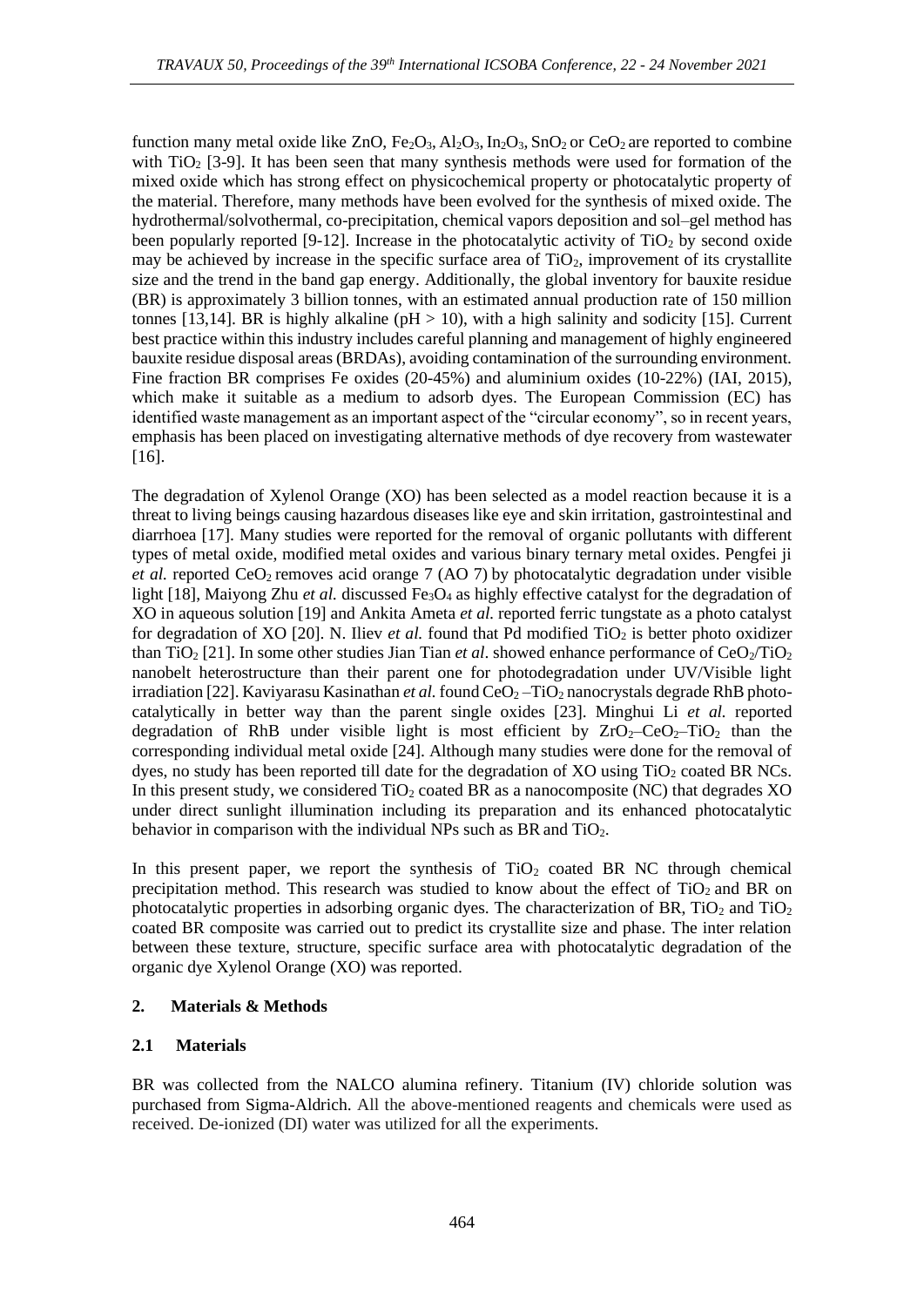Figure 4 it is inferred that 100% degradation was achieved for all the concentrations in less than 90 minutes under acidic conditions.



**Figure 4. Optimization of initial dye concentration in photocatalytic degradation**

Though 20 ppm XO took lesser time than 30 ppm for complete degradation, 30ppm was taken as optimum because as per the CPCB norms, 30 ppm of xylenol orange is reported to be present in the Indian water bodies [28].

## **4. Conclusion**

The basic theory of photocatalysis mechanism and its advantages clearly indicate that photocatalysis is simply the most powerful, emerging and promising technology that holds a number of applications in environmental systems which are effectively utilized for the industrial applications. Hence, complete removal of Xylenol Orange has been achieved through photocatalytic degradation by using nano-TiO<sub>2</sub> coated Bauxite Residue composites at most optimized conditions i.e., 300mg/L of TBR in 20ppm of XO at pH-3 under sunlight. Time of degradation increases with increase in concentration of XO. Earlier, it has also been observed experimentally that photocatalytic degradation of dyes has been better performed by the nanocomposites i.e., TBR in comparison to only titanium dioxide and Bauxite Residue. Moreover, the catalyst can be investigated for no. of cycles which can be reusable effectively under sunlight irradiation. Currently, this complete experiment has practically been valid for less volume of solution and thus, needs to be checked in a larger scale of polluted water which comes in contact directly with seas or oceans in a daily process.

## **5. References**

- 1. C. Belver et al., Innovative W-doped titanium dioxide anchored on clay for photocatalytic removal of atrazine, *Catalysis Today*, Vol. 280, (2016), 21-28.
- 2. Sarah Klosek, and Daniel raftery, Visible Light Driven V-Doped TiO<sub>2</sub> photocatalyst and its Photooxidation of ethanol, *The Journal of Physical Chemistry B*, Vol. 105, (2001), 2815 - 2819.
- 3. Gaurav K. Upadhyay et al., Synthesis of  $ZnO$ : TiO<sub>2</sub> nanocomposites for photocatalytic application in visible light, *Vacuum*, Vol. 160, (2019), 154 – 163.
- 4. Alireza Banishariff et al., Highly active Fe2O3-doped TiO<sup>2</sup> photocatalyst for degradation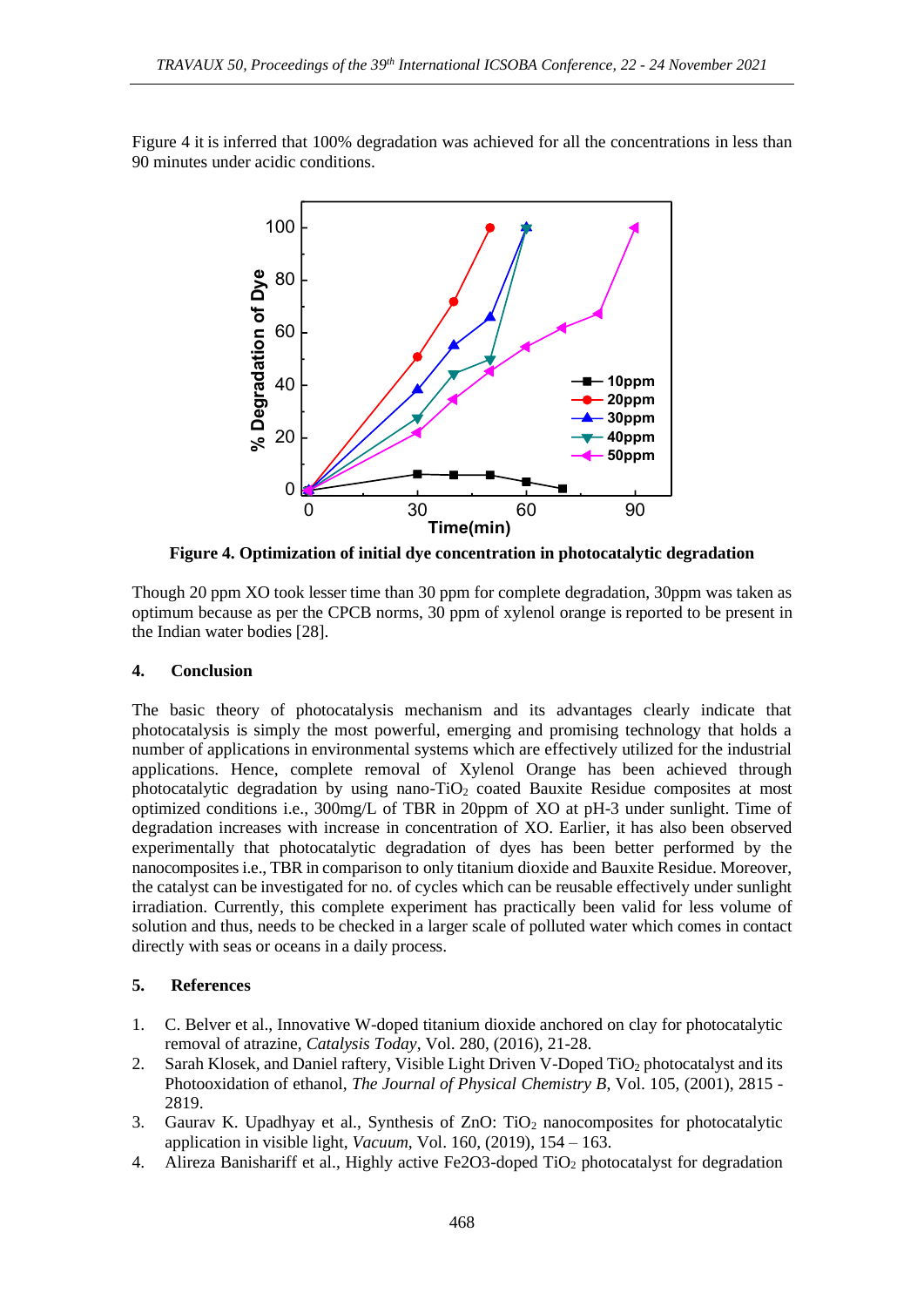of trichloroethylene in air under UV and visible light irradiation, *Applied Catalysis B*, Vol. 165, (2015), 209 – 221.

- 5. C. Karunakaran et al., Photocatalytic degradation of dyes by  $A1_2O_3$ -TiO<sub>2</sub> and  $ZrO_2$ -TiO<sub>2</sub> nanocomposites, *Materials Science Forum*, Vol. 734, (2013), 325-333.
- 6. D. Shchukin et al.,  $TiO_2-In_2O_3$  photocatalysts: preparation, characterizations and activity for 2-chlorophenol degradation in water, *Journal of Photochemistry and Photobiology A: Chemistry*, Vol. 162, (2004), 423-430.
- 7. Nkengafeh Asong et al., The effect of iron doping on the adsorption of methanol on  $TiO<sub>2</sub>$ probed by sum frequency generation, *Chemical Physics*, Vol. 339, (2007), 86-93.
- 8. C. B. Maene et al., *International Journal of Applied Engineering Research*, Vol. 13,19 (2018),14372–14377.
- 9. Sadia Ameen et al., Solution-processed  $CeO<sub>2</sub>/TiO<sub>2</sub>$  nanocomposite as potent visible light photocatalyst for the degradation of bromophenol dye, *Chemical Engineering Journal*, Vol. 247, (2014), 193-198.
- 10. Xiang Gao et al., Preparation and characterization of  $CeO<sub>2</sub>/TiO<sub>2</sub>$  catalysts for selective catalytic reduction of NO with NH3, *Catalysis Communications*, Vol. 11.5, (2010), 465- 469.
- 11. Uzma Qureshi et al., Nanoparticulate cerium dioxide and cerium dioxide–titanium dioxide composite thin films on glass by aerosol assisted chemical vapor deposition, *Applied Surface Science*, Vol. 256.3, (2009), 852-856.
- 12. Fleix Galindo et al., Photodegradation of the herbicide 2, 4-dichlorophenoxyacetic acid on nanocrystalline TiO2–CeO<sup>2</sup> sol–gel catalysts, *Journal of Molecular Catalysis A: Chemical*, Vol. 281, (2008), 119-125.
- 13. Ken Evans et al., The History, Challenges, and New Developments in the Management and Use of Bauxite Residue, *Journal of Sustainable Metallurgy*, Vol. 2, (2016), 316–331.
- 14. W. M. Mayes et al., Advances in Understanding Environmental Risks of Red Mud After the Ajka Spill, Hungary, *Journal of Sustainaible Metallurgy*, Vol. 2, (2016), 332–343.
- 15. Johnson Beebout Goloran et al., Selecting a nitrogen availability index for understanding plant nutrient dynamics in rehabilitated bauxite-processing residue sand, *Ecological Engineering*, Vol. 52, (2013), 228-237.
- 16. Union Innovation, *Communication from the Commission to the European Parliament, the Council, the European Economic and Social Committee and the Committee of the Regions*, A new skills agenda for Europe, Brussels, (2014).
- 17. Anuj Kumar Yadav et al., Toxic characterization of textile dyes and effluents in relation to human health hazards, *Journal of Sustainable Environment Research*, Vol. 3.1, (2014), 95- 102.
- 18. Pengfei Ji et al., Study of adsorption and degradation of acid orange 7 on the surface of CeO<sup>2</sup> under visible light irradiation, *Applied Catalysis B: Environmental*, Vol. 85, (2009),148-154.
- 19. Maiyong Zhu, and Guowang Diao, Synthesis of porous  $Fe<sub>3</sub>O<sub>4</sub>$  nanospheres and its application for the catalytic degradation of xylenol orange, *The Journal of Physical Chemistry C*, Vol. 115.39, (2011), 18923-18934.
- 20. A.V.P. Rao et al., Non-TiO<sub>2</sub> Based Photocatalysts for Remediation of Hazardous Organic Pollutants under Green Technology-Present Status: A Review, *Journal of Applicable Chemistry*, Vol. 4.4, (2015), 1145-72.
- 21. V. Iliev et al., Photooxidation of xylenol orange in the presence of palladium-modified TiO<sup>2</sup> catalysts, *Catalysis Communications*, Vol. 5.12, (2004), 759-763.
- 22. Jian Tian et al., Enhanced photocatalytic performances of  $CeO<sub>2</sub>/TiO<sub>2</sub>$  nanobelt heterostructures, *Small*, Vol. 9.22, (2013), 3864-3872.
- 23. Kaviyarasu Kasinathan et al., Photodegradation of organic pollutants RhB dye using UV simulated sunlight on ceria based TiO*2* nanomaterials for antibacterial applications, *Scientific Reports*, Vol. 6.1, (2016), 1-12.
- 24. Minghui Li et al., A thermally stable mesoporous  $ZrO_2$ –Ce $O_2$ –Ti $O_2$  visible light